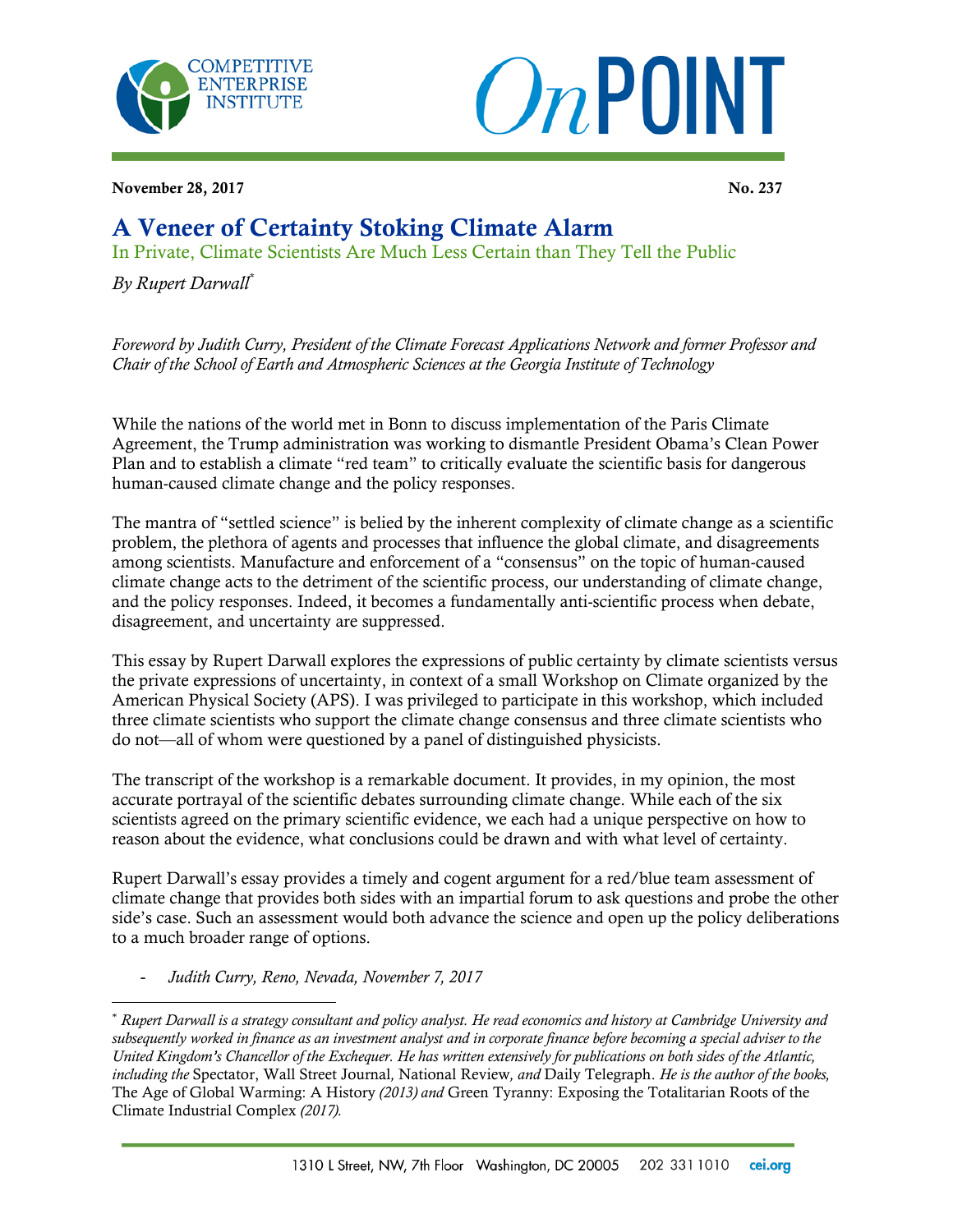**Introduction**. How dependable is climate science? Global warming mitigation policies depend on the credibility and integrity of climate science. In turn, that depends on a deterministic model of the climate system in which it is possible to quantify the role of carbon dioxide  $(CO_2)$  with a high degree of confidence. This essay explores the contrast between scientists' expressions of public confidence and private admissions of uncertainty on critical aspects of the science that undergird the scientific consensus.

Instead of debating, highlighting and, where possible, resolving disagreement, many mainstream climate scientists work in a symbiotic relationship with environmental activists and the news media to stoke fear about allegedly catastrophic climate change, providing a scientific imprimatur for an aggressive policy response while declining to air private doubts and the systematic uncertainties.

**Two Statements, Two Perspectives**. Two statements by two players in the climate debate illustrate the gap between the certainty that we are asked to believe and a branch of science shot through with uncertainty. "Basic physics explains it. If global warming isn't happening, then virtually everything we know about physics is wrong," states Jerry Taylor, president of a group that advocates for imposing a carbon tax on the United States.<sup>1</sup> In so many words, Taylor says that the case for cutting carbon dioxide emissions is incontrovertible: Science demands conservatives support a carbon tax.

The second statement was made by an actual climate scientist, Dr. William Collins of the Lawrence Berkeley National Laboratory. Speaking in 2014 at an American Physical Society climate workshop, Collins, who was a lead author of the chapter evaluating climate models in the 2013 Intergovernmental Panel on Climate Change's (IPCC) Fifth Assessment Report, talked of the challenges of dealing with several sources of uncertainty. "One of them is the huge uncertainties even in the historical forcings," he said, referring to the natural and anthropogenic factors that affect the climate.<sup>2</sup> Commenting on the "structural certainty" of climate models, he observed that there were "a number of processes in the climate system we just do not understand from basic physical principles. ... We understand a lot of the physics in its basic form. We don't understand the emergent behavior that results from it."<sup>3</sup>

In an August 2017 TV interview with talk show host Bill Maher, former Vice President Al Gore pointed out that 14 years earlier, National Aeronautics and Space Administration (NASA) climate scientist James Hansen had said there were only 10 years left to avoid a tipping point. "Have we crossed a point of no return where this thing spins out of control?" Gore posited. "The scientists still tell us: No, we have not gotten to that point. We can still avoid the most catastrophic consequences if we start acting boldly now."<sup>4</sup>

But some tipping points have unfortunately been passed. I'll give you an example—a very large part of the West Antarctic ice sheet. Just two years ago they said, okay, that's crossed the tipping point. It is now going to be gone no matter what we do and that actually hit me pretty hard when that news came out because it does mean there's going to be considerable sea level rise no matter what we do. But we still have the ability to control the pace of that disappearance.<sup>5</sup>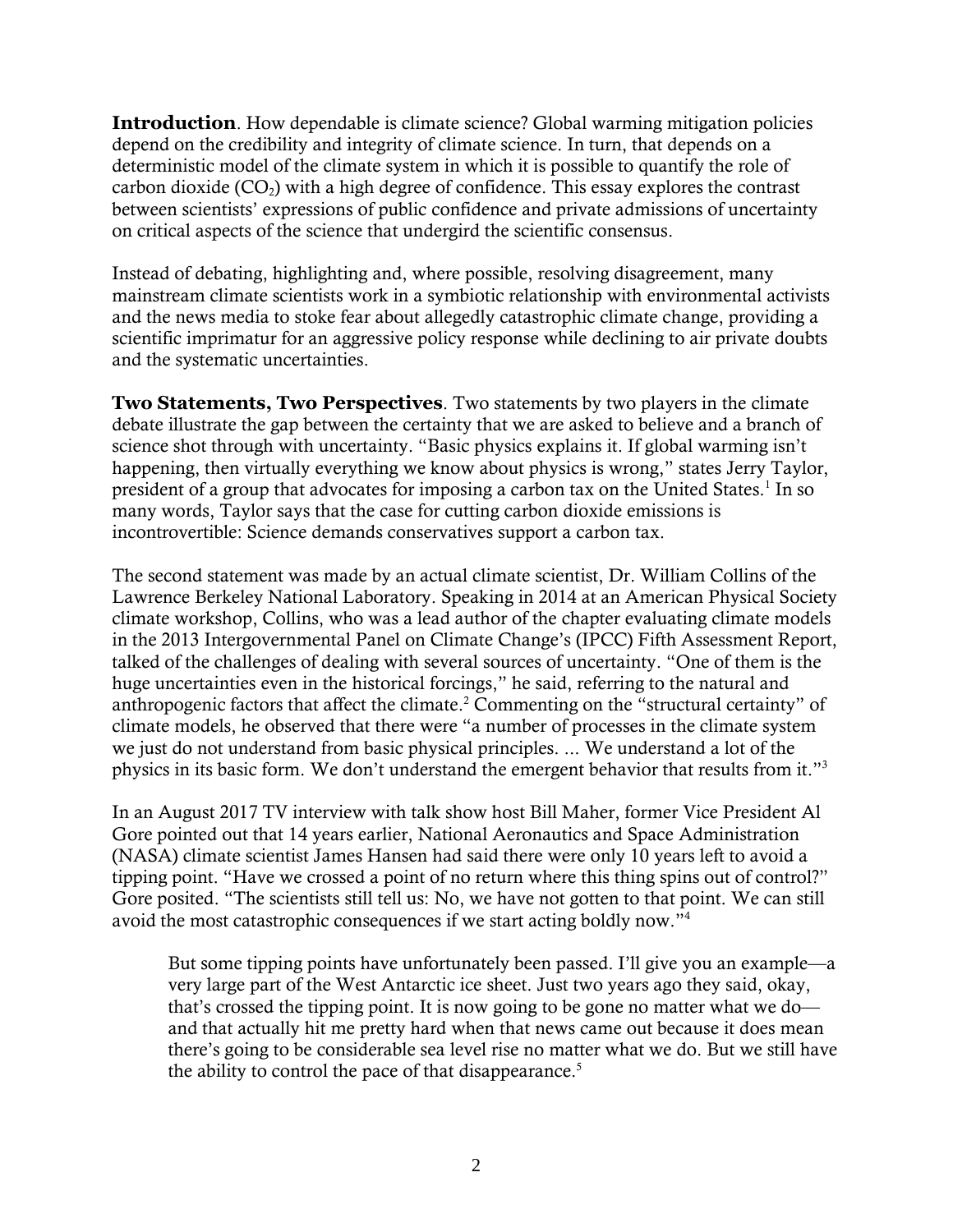In fact, the speculative link between greenhouse gas emissions and changes in the West Antarctic ice sheet is, at best, extraordinarily attenuated. Gore's belief that humans can influence what happens there is fanciful. As we shall see, scientists abuse their standing to engage in political advocacy by lending their credibility to sensational claims often with little or no evidence while neglecting to mention competing explanations that don't fit the climate change story.

**The 2014 APS Climate Workshop: A Perfect Venue for Open Debate**. Things are different when climate scientists are on the stand alongside their peers who know the science as well as they do, but disagree with the conclusions they draw from the same body of knowledge. Such open debate was on display at the 2014 American Physical Society climate workshop, which took place in Brooklyn and lasted just over seven hours. A unique event in the annals of the climate debate, it featured three climate scientists who support the climate change consensus and three climate scientists who do not. That format required an unusual degree of honesty about the limitations of the current understanding of the climate system. For the most part, circumspection, qualification, and candid admissions of lack of knowledge were the order of the day.

The workshop participants debated the problematic role of computer projections of future temperature increases that form the basis of concern about future climate change. In particular, it highlighted the IPCC's dubious practice of manipulating models to produce politically favored results.

Sparks flew on the question of falsifiability. On one side, the failure of climate projections to match reality was taken to imply the need for more research and more data; on the other, to indicate that the assumptions made by consensus-supporting climate scientists need revising.

Drawing extensively from the 573-page transcript of the APS climate workshop, this paper examines the gap between how climate scientists debate with each other and how they speak to the media and the wider public. It tackles the following specific topics.

- West Antarctic meltdown. It starts with a major *New York Times* story on the supposed imminent demise of the West Antarctic ice sheet—a victim, it is implied, of mankind's hydrocarbon profligacy that will be met with biblical punishment in the form of rising sea levels and the flooding of coastal cities around the world. Nowhere is there any mention that West Antarctica sits atop areas of geothermal activity that, according to a recent study, is possibly the densest region of volcanoes in the world, a discovery which a *Washington Post* headline spun as "[a]nother climate-change nightmare: 91 new volcanoes beneath Antarctica's ice."<sup>6</sup>
- The enhanced greenhouse effect in perspective. It then puts into perspective the "forcings"—the energy added to the climate system—from the enhanced greenhouse effect caused by human carbon dioxide emissions and compares them to those that are now thought to cause the succession of ice ages and interglacials.
- The IPCC's use and abuse of climate models. Climate models are the principal tools used by the IPCC to attribute climate change to human activity. The climate system might not be amenable to a reductionist treatment, but that is how climate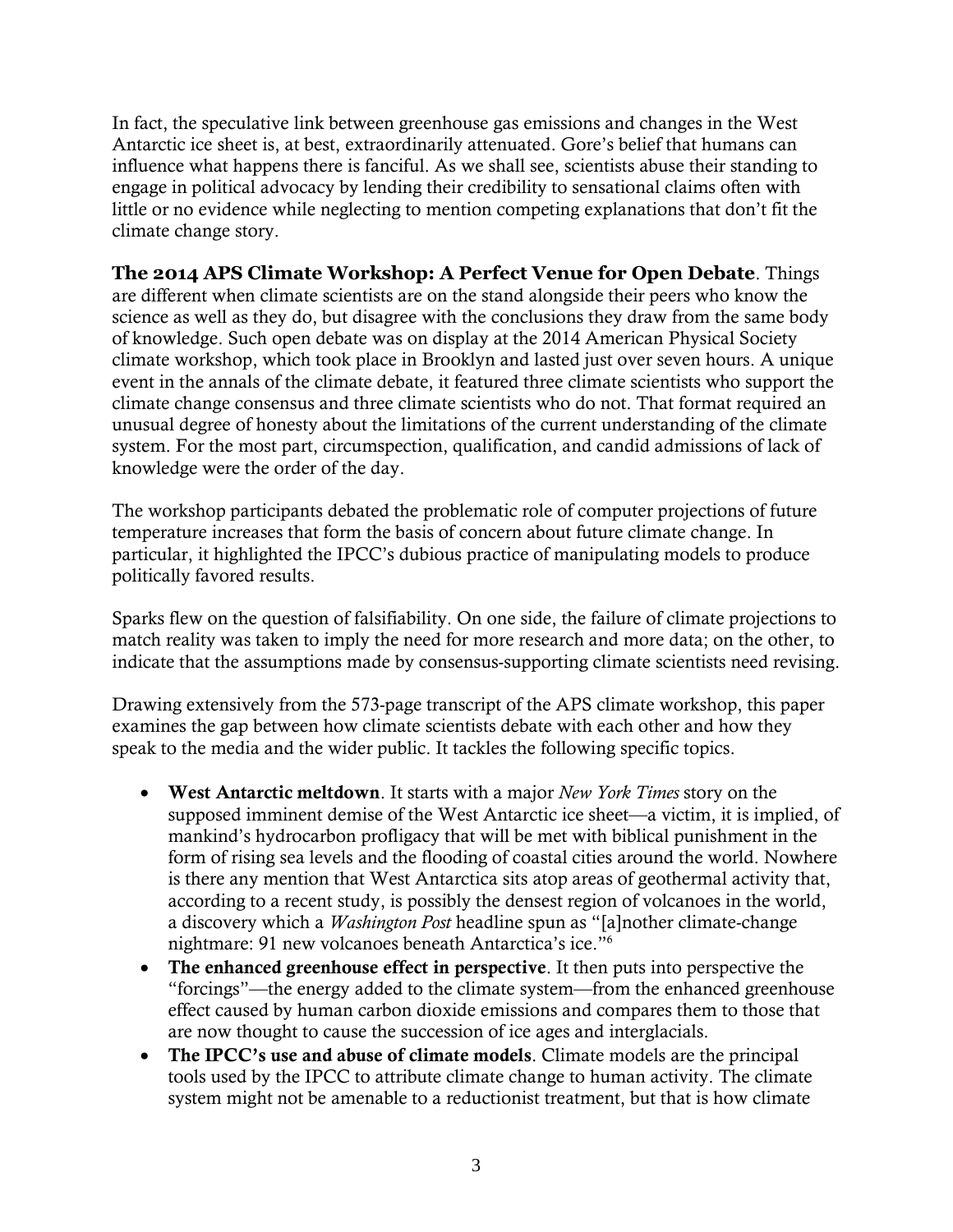models work. Worse, for its temperature projections extending out to 2100, the IPCC uses values for carbon dioxide climate forcings that are known to be too high.

- Can the climate consensus be wrong? How do we know the climate consensus isn't wrong, is the question posed by Harvard historian of science Naomi Oreskes, a leading figure on the "consensus" side of the climate debate. A straightforward approach is to see how well the scientific consensus on previous environmental scares have stood the test of time.
- Climate science and falsifiability. Scientists from both sides at the APS workshop rejected the argument that falsifiability does not apply to climate science. In principle, a scientific hypothesis should be capable of being refuted by an empirical test. The course of the discussion revealed which side remains true to this fundamental principle of science.
- John Christy's congressional testimony. The analysis discussed at the APS workshop was further developed by Alabama state climatologist John Christy in his March 2017 congressional testimony. In it, Christy showed how the IPCC had suppressed analysis contradicting its headline claim that human activities contributed most of the observed warming over the past four decades.
- Politicized science vs. red/blue team appraisals. Christy's testimony and the APS workshop demonstrate that the IPCC scientific evaluation process is broken and its headline claims are biased and unbalanced. Opposition from consensus-supporting climate scientists to red/blue team appraisals, an approach adapted from military war-gaming by U.S. Environmental Protection Agency (EPA) Administrator Scott Pruitt, further illustrates the need to embed critical dialogue in climate science appraisals.
- The need for informed consent. The climate change consensus demands radical economic and social change. In a democracy, this requires the public's informed consent through their elected representatives. The politicized IPCC process lacks the integrity to discharge this function. From the start, the IPCC was created with an activist intent. Therefore, a new approach is needed to the critical evaluation of climate science and the claims on which the consensus rests.

**West Antarctic Meltdown**. West Antarctica has become the poster child of the media's climate change alarmism. Late in 2016, four *New York Times* journalists visited the West Antarctic ice sheet, which had been singled out by Al Gore as having passed a climate change tipping point. "Recent computer forecasts suggest that if greenhouse gas emissions continue at a high level, parts of Antarctica could break up rapidly," they wrote in a threepart story on their trip published in May. "Antarctica's collapse has the potential to inundate coastal cities across the globe."<sup>7</sup> Scientists, they claim, now believe that West Antarctica is a disaster waiting to happen, if human-caused global warming has not already set the calamity in motion. "It's kind of a blowtorch on the underside of the ice shelf," one of the experts told them.<sup>8</sup>

Two climate scientists had done some computer modeling. If carbon dioxide emissions were drastically reduced in line with international climate goals, a catastrophe might not yet be inevitable, one of them claimed. "There's still a chance that all hell will break loose," Dr. Robert DeConto of the University of Massachusetts said. "But the model is suggesting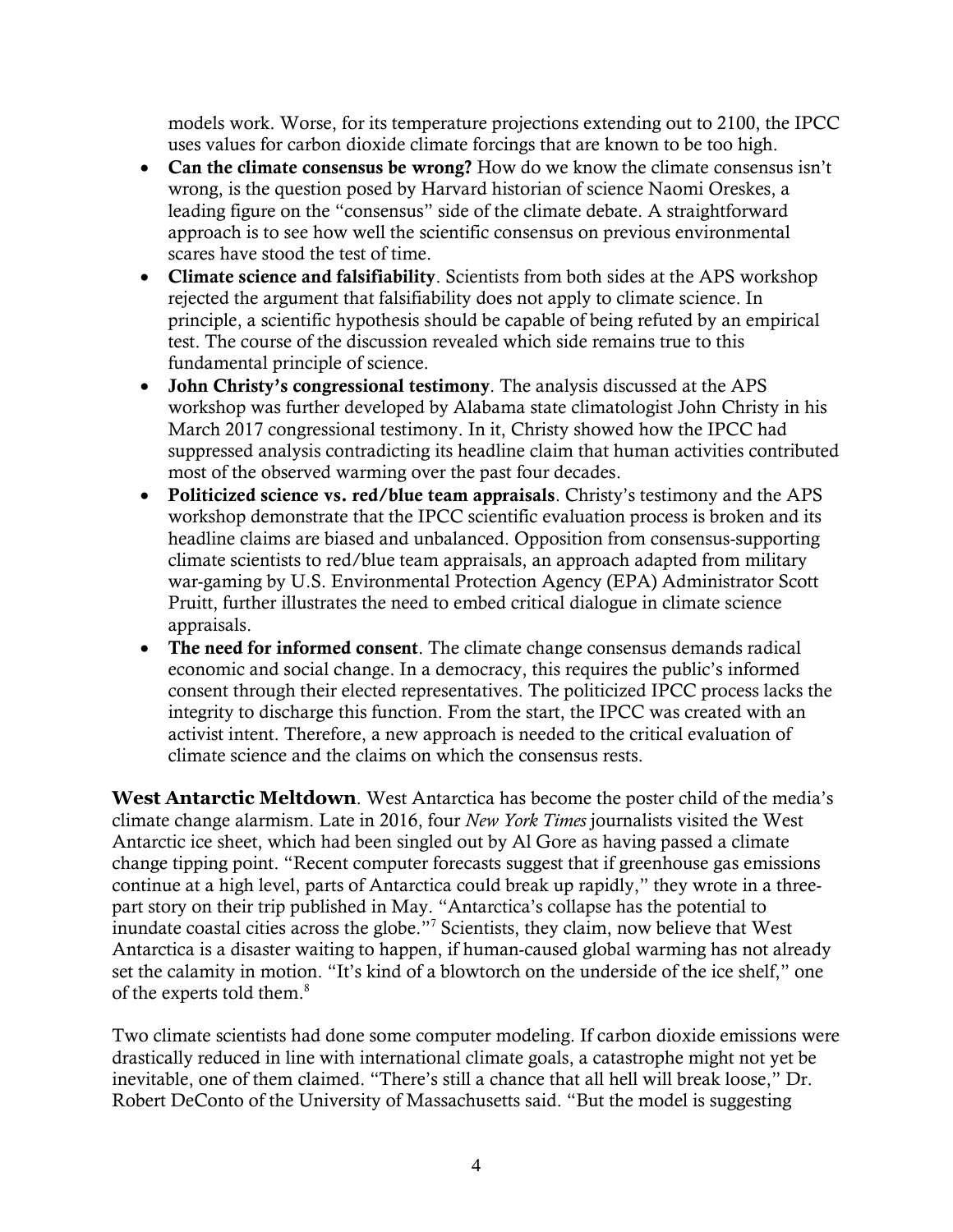there's a way to reduce the risk of a big sea-level rise from Antarctica."<sup>9</sup> The policy implications of this claim are not hard to discern.

This speculation depends on greenhouse gas emissions causing the ice sheet to disintegrate. However, the human causation story is not straightforward, as the *Times* report quietly concedes. The warmer water under the ice shelf has not been linked to global warming—"at least not directly."<sup>10</sup> It had likely been there for centuries, so why had it not cooled down by now? Is something still warming the water? Stronger winds *might* be associated with global warming, which could be stirring them up.

Despite the presence of a figurative blowtorch under the West Antarctic ice sheet, the word "geothermal" appears nowhere in the *Times* piece. The area sits atop the West Antarctic Rift System, where, according to a 2014 paper by four University of Texas geophysicists, "geothermal fluxes are expected to be high, heterogeneous, possibly transient." Heat from the Earth's interior, they note, is "likely a significant factor in local, regional, and continental ice sheet stability."<sup>11</sup> Did the *Times* fly four of its journalists to Antarctica to report on geothermal fluxes? The word does not appear in their three-part report.

"I don't think the biblical deluge is just a fairy tale," a retired glaciologist told them. In language that, if used by a non-scientist, would be disregarded as activist hyperbole, he continued: "Some kind of major flood happened all over the world, and it left an indelible imprint on the collective memory of mankind."<sup>12</sup> The reportage was framed to stoke fear of mass inundation. The very existence of Miami, New York, Shanghai, and many other coastal cities, the report suggests, is tied to Antarctica's fate, unless mankind mends its ways.

The recent discovery of 91 volcanoes under West Antarctica was reported by the *Washington Post* as a human-caused climate change story. Only three quarters of the way through the story did the paper quote the remarkable third-year student at the University of Edinburgh, Max Van Wyk de Vries, who had made the discovery, saying that Antarctica as a whole had generally been doing better than most glaciers around the world. "It's not melting rapidly like glaciers in the Rockies or Alps," he said.<sup>13</sup>

**The Enhanced Greenhouse Effect in Perspective**. A rise in global sea level would be one of the most certain consequences of man-made global warming. The problem is that, according to a 2014 paper published in *Nature*, the rate of global sea level rise has been increasing for 200 years, since well before man-made global warming could have made any difference.<sup>14</sup> Thus rising sea levels are consistent with anthropogenic warming but are not evidence of it. Scientists would need to find a further acceleration on top of the already occurring rise.

That has not happened yet. The paper's authors, drawn from universities in Florida, Britain, Australia, and Germany, point out that the lower end of the range of global sea-level rise projected by the IPCC is "broadly consistent" with a continuation of the average rate observed over the  $20<sup>th</sup>$  century.<sup>15</sup> The upper bound of a 980 centimeter rise for 2100 over 1986-2005 levels would require a major acceleration over the average  $20<sup>th</sup>$  century rate. At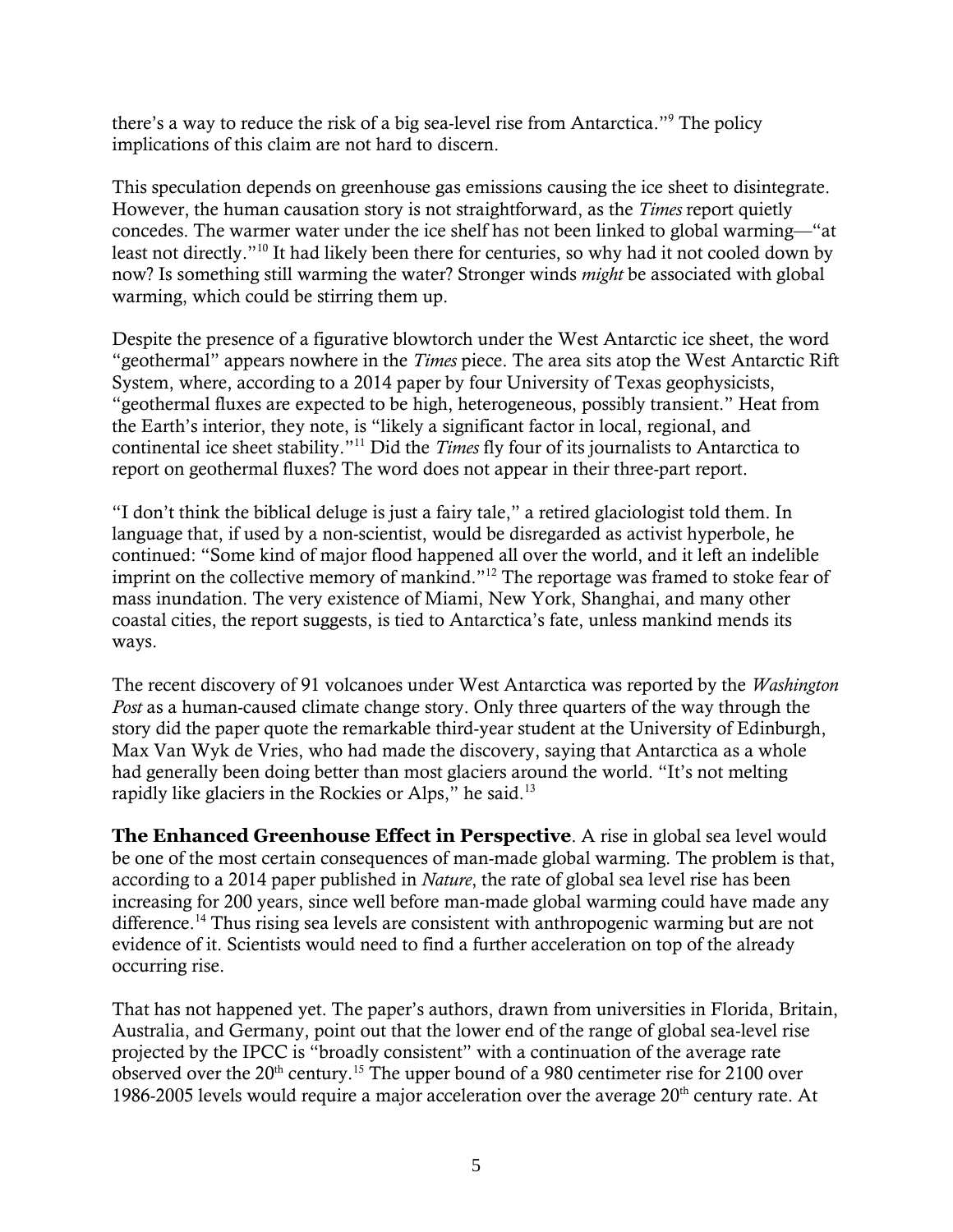the earliest, it is likely that rates significantly higher than past ones would only become evident in global data sets later this decade or early in the next, and up to 60 years later in individual tide gauge records.

It could be an even longer wait for global warming to show up in tide gauge records. Some numbers help explain why and provide perspective on the enhanced greenhouse effect, principally from carbon dioxide emissions. According to NASA, the average amount of incoming solar radiation at the top of the Earth's atmosphere is 340 watts per square meter—equivalent to just under six 60-watt incandescent light bulbs. Of this, 77 watts per square meter is absorbed by the atmosphere and 163 watts per square meter absorbed by the Earth's surface to be re-radiated back into the atmosphere.<sup>16</sup> In its Fifth Assessment Report, the IPCC reckoned that the forcing effect of the enhanced greenhouse gas effect (carbon dioxide and two dozen other greenhouse gases) in absorbing this outgoing radiation was 2.83 watts per square meter in 2011—less than 1 percent of incoming energy.<sup>17</sup>

Hypotheses about the warming effect of carbon dioxide in the atmosphere originated in the  $19<sup>th</sup>$  century. The Irish physicist John Tyndall (1859) and the Swedish scientist Svante Arrhenius (1896) thought fluctuations in the amount of carbon dioxide in the atmosphere might explain the succession of ice ages, of roughly 100,000 years, and interglacials, relatively short periods of greater warmth lasting 15,000 to 20,000 years. In the 1920s, the Serb mathematician and astronomer Milutin Milanković developed an alternative theory based on three cyclical variations in the Earth's orbit altering the amount of solar radiation received at high latitudes correlating with the series of ice ages.<sup>18</sup>

How do current anthropogenic forcings—the extra energy from the enhanced greenhouse effect—and those caused by Milanković cycles compare? William Collins of the Lawrence Berkeley National Laboratory was asked this at the APS 2014 climate workshop by New York University theoretical physicist Steven Koonin, who served as undersecretary in the Department of Energy during President Obama's first term. As noted, the APS workshop is unique in the history of climate science: on one side, three experts subscribing to the consensus and three expert critical of it, moderated by non-climate scientists, including Koonin.

"In some cases, six watts," answered Collins.

"Locally, it's 100 watts per square meter in the summer Arctic," MIT's Dr. Richard Lindzen added from the IPCC critics' bench.<sup>19</sup> Lindzen returned to the topic later in the session. Annually averaged over the globe, you had almost no forcing from the Milanković cycles getting a big climate response, Lindzen observed.<sup>20</sup> Averaging the annual change in radiative forcing caused by Milanković cycles over the entire globe conceals the magnitude of the change toward the poles. What Lindzen called the "currently fashionable paradigm" requires changes in  $CO<sub>2</sub>$  to produce the cycle of ice ages. Was the global climate so sensitive that forcings of 1.5 watts per square meter from the extra  $CO<sub>2</sub>$  found in ice cores sufficient to cause profound climate change? "I think that makes no sense," Lindzen said.<sup>21</sup>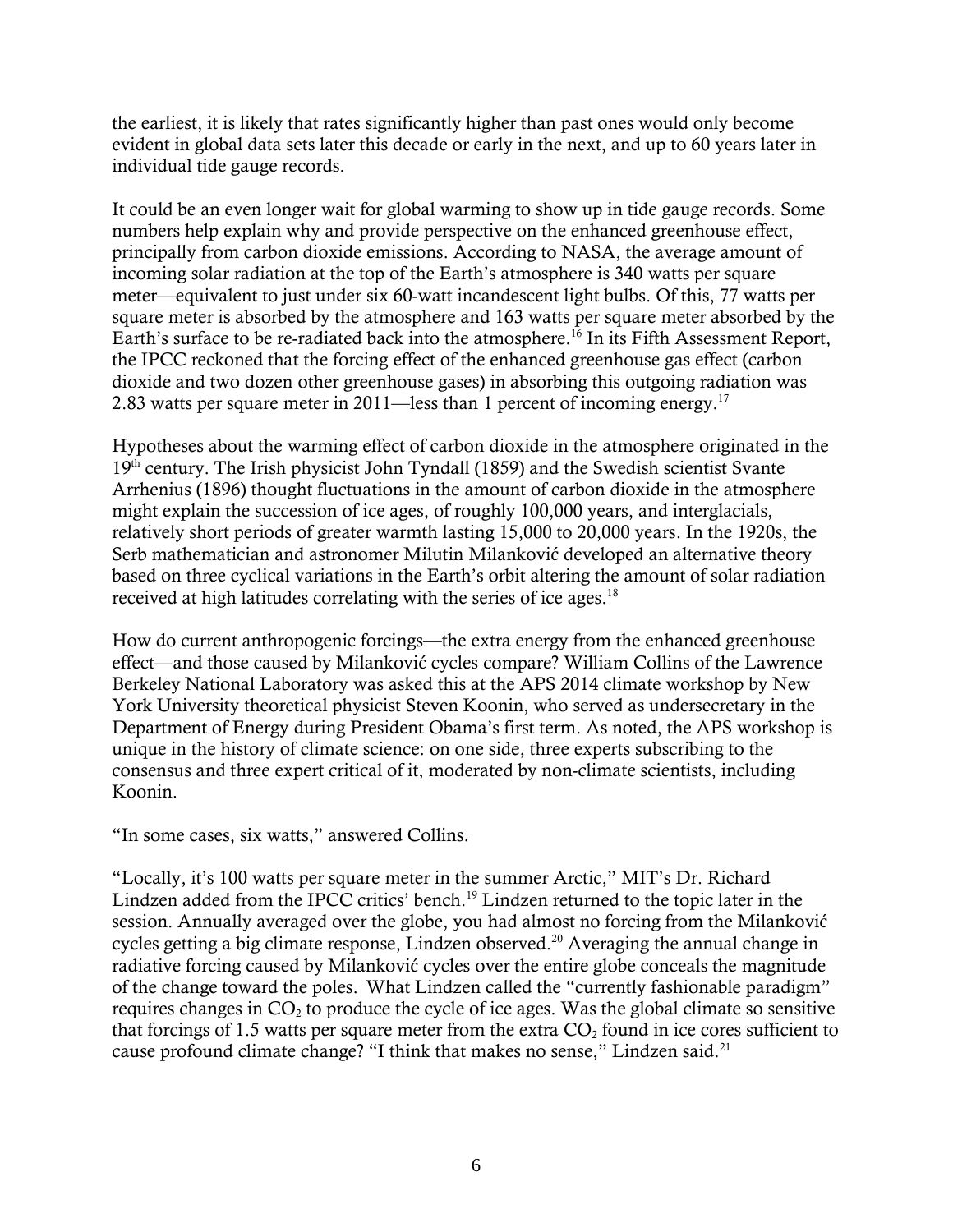What Milanković understood was that the variation of incoming energy during Arctic summers could determine how much snow and ice survives the summer, so that ice sheets could build up over long periods of time. The 100 watts per square meter variations caused by Milanković cycles above 65 degrees North (the parallel that cuts Greenland's southern tip) is approximately the energy required to account for the melting and freezing of the ice over ice age time scales.

Localized changes of 100 watts per square meter—equivalent to nearly 30 percent of the energy of the Sun arriving at the top of the atmosphere—brought about genuine climate change. How plausible is it to believe 3 watts per square meter—less than 1 percent of incoming solar energy—is sufficient to bring about irreversible, potentially catastrophic changes in the world's climate? Sensitivity measurements from space show a "huge amount" of variability in clouds and other things, Lindzen argued. Why aren't there "degrees of freedom" that the system adjusts to small imbalances? "I think that is probably the way one ought to look at the climate system."<sup>22</sup>

**The IPCC's Use and Abuse of Climate Models**. That is not how the general circulation models (GCMs) used by the IPCC work or how inferences from them are interpreted and then projected into the world by the IPCC in what has been called the gold standard of climate science.<sup>23</sup> The discussion in Brooklyn shows that putting the words "gold standard" and "IPCC" in the same sentence demonstrates a serious misunderstanding of the reliability of IPCC-sanctioned climate science.

"It's clouds that prevent us from fundamentally in some reductive fashion understanding the climate system," Princeton Atmospheric and Oceanic Sciences Professor Isaac Held, senior research scientist at the National Oceanic and Atmospheric Administration's (NOAA) Geophysical Fluid Dynamics Laboratory, declared from the IPCC climate consensus bench.<sup>24</sup> Collins made a similar point toward the end of the session. "My sense, to be honest with you, is that, and I think this all makes us a little bit nervous," he said; "climate is not a problem that is amenable necessarily to reductionist treatment."<sup>25</sup>

Yet the IPCC's top-line judgment in its Fifth Assessment Report—that it is "extremely likely" that the human emissions of greenhouse gases are the dominant cause of the warming since the mid-20<sup>th</sup> century—was described by Dr. Ben Santer of the Lawrence Livermore National Laboratory, the third and most prominent of the IPCC consensus team, as likely to be conservative.<sup>26</sup> The basis for this claim? General circulation models. Santer, whose involvement in the IPCC dates back to his role editing the 1996 Second Assessment Report to remove passages deemed unhelpful to the Clinton administration's climate policy agenda, was the most bullish of the pro-consensus three throughout the workshop. It was very difficult to find model runs that produce less than half the observed warming, Santer said.

Santer's claim would have sounded impressive if earlier in the day Collins had not presented charts showing GCMs performing poorly in reproducing temperature trends in the first half of the  $20<sup>th</sup>$  century.<sup>27</sup> Lindzen asked, what in the models causes the 1919-1940 warming? "Well, they miss the peak of the warming," Held replied.<sup>28</sup> While the IPCC is extremely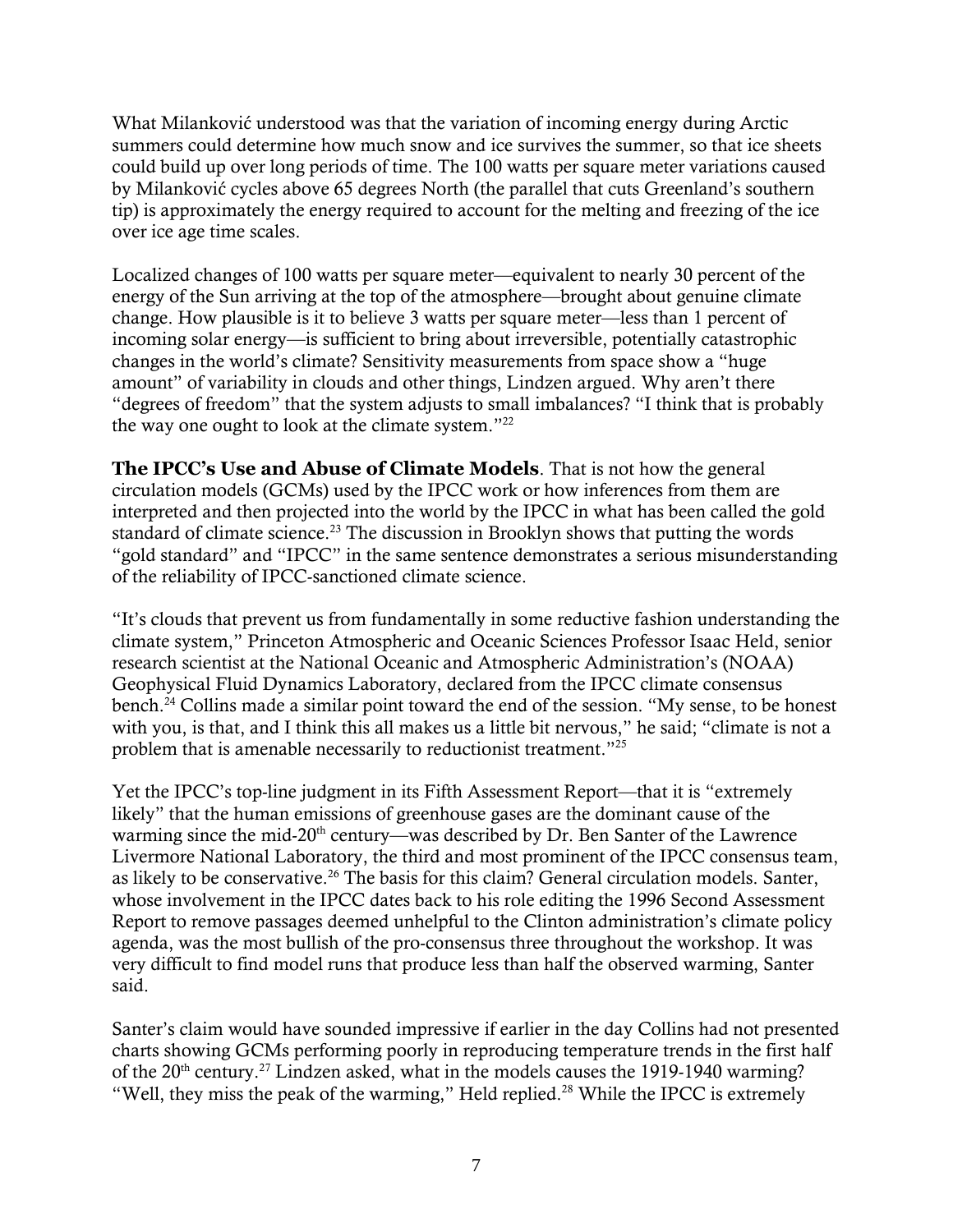certain that the late  $20<sup>th</sup>$  century warming is mostly man-made, to this day it cannot collectively decide whether the earlier warming, which is of similar magnitude to the one that started in the mid-1970s, is predominantly man-made or natural. "It actually turns to be very hard to use the past as prologue," Collins conceded before explaining: "We do not have a first principles theory that tells us what we have to get right in order to have an accurate projection."<sup>29</sup> And, as Held noted, over the satellite era from 1979, GCMs overestimated warming in the tropics and the Arctic.<sup>30</sup>

There is a more fundamental objection to Santer's position. General circulation models embody climate scientists' current thinking about how the climate system works. Santer's argument that only with man-made greenhouse gas forcings do GCMs reproduce late  $20<sup>th</sup>$ century warming is tantamount to saying "because this is the only way we can explain the phenomenon, it must be true." This logically requires all possible explanations to be known. That is an impossible standard to meet. It would mean science could never advance, as it implies that no new scientific hypotheses can or will be developed. If all possibilities are known from the start, science becomes solely an exercise in collecting and analyzing data an important aspect of science, for sure, but not one that gives science its unique explanatory power and its capacity to advance.

Santer's argument implies climate science is a closed system incapable of making the leaps that punctuate the history of scientific endeavor. In a 2008 paper, Lindzen noted that progress in climate science in solving actual scientific problems has moved at "a much slower rate" than might be expected.<sup>31</sup> He highlights the role of fear in attracting federal funding to scientific research, something that has been happening since the 1960s: "The fact that fear provides little incentive for scientists to do anything more than perpetuate problems, significantly reduces the dependence of the scientific enterprise on unique skills and talents."<sup>32</sup> Reliance on fear as a motivator of funding has severely damaged the ability of science to usefully address problems, Lindzen argues, as "the solution of a scientific problem is rewarded by ending [financial] support. This hardly encourages the solution of problems or the search for actual answers."<sup>33</sup>

Climate science has a lot of ground to make up. The same models that are used to project future temperature rises do not even get the past right, a point made at the APS workshop by Alabama state climatologist John Christy from the critics' side: "If the models can't tell us *what* happened, how can they tell us *why* it happened?"<sup>34</sup>

Nonetheless, projections derived from general circulation model are used to tell policy makers when greenhouse gas emissions must peak and by how much they must fall to avoid temperatures rising more than the two-degree Celsius increase above pre-industrial levels stipulated in the Paris climate treaty. Steven Koonin, chairing the APS workshop, read an extract from chapter 10 of the IPCC's Fifth Assessment Report. Model-simulated responses to forcings—including greenhouse gas forcings—"can be scaled up or down."<sup>35</sup> To match observations, some of the forcings in some of the models had to be scaled down. But when it came to making the centennial projections, the scaling factors were removed, probably resulting in a 25 to 30 percent over-projection of the 2100 warming. Koonin said.<sup>36</sup> Only the transcript does full justice to the exchange that followed.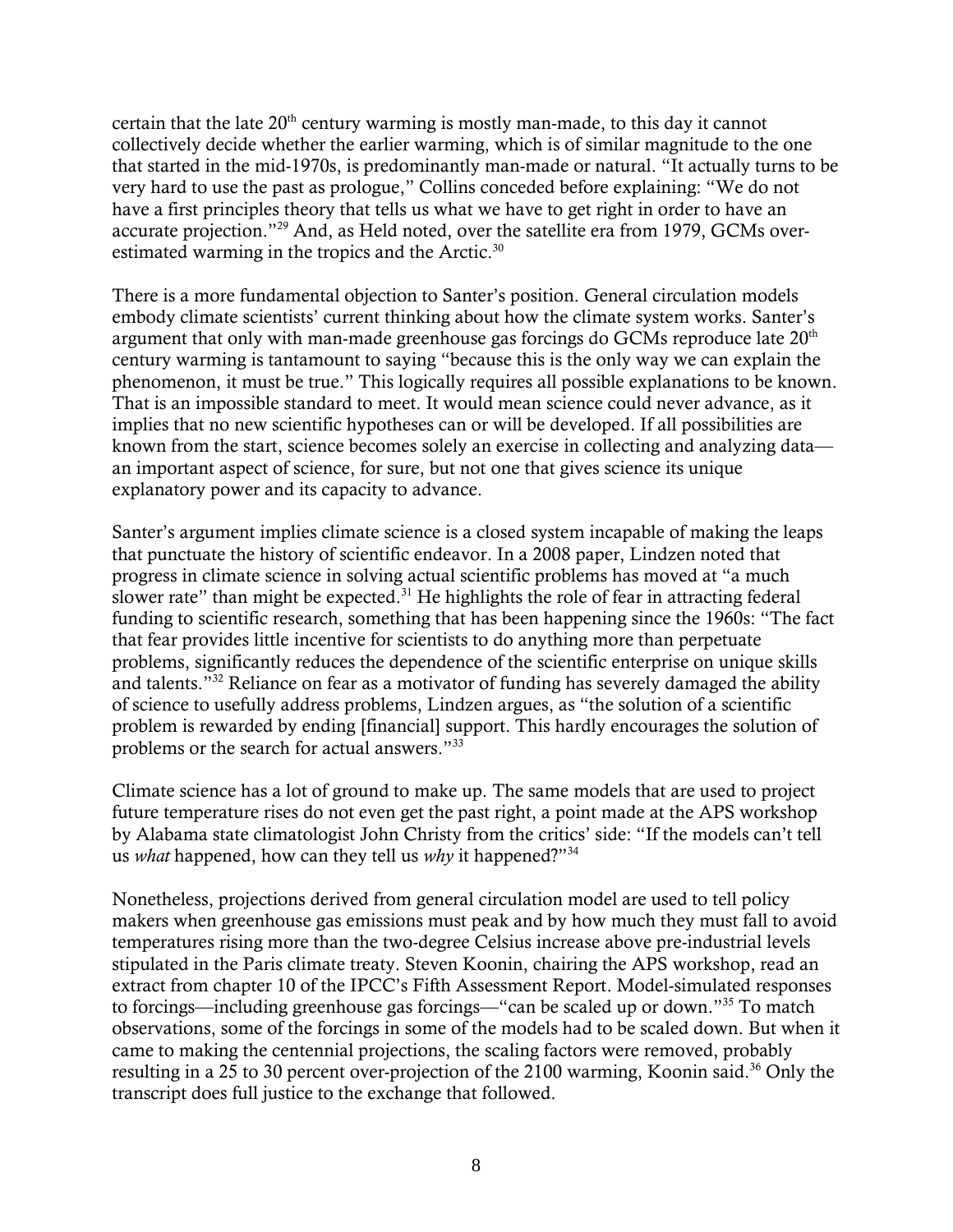Dr. Koonin: But if the model tells you that you got the response to the forcing wrong by 30 percent, you should use that same 30 percent factor when you project out a century.

Dr. Collins: Yes. And one of the reasons we are not doing that is we are not using the models as [a] statistical projection tool.

Dr. Koonin: What are you using them as?

Dr. Collins: Well, we took exactly the same models that got the forcing wrong and which got sort of the projections wrong up to 2100.

Dr. Koonin: So, why do we even show centennial-scale projections?

Dr. Collins: Well, I mean, it is part of the [IPCC] assessment process.<sup>37</sup>

"It is part of the assessment process" is not a scientific justification for using assumptions that are known to be empirically wrong to produce projections that help drive the political narrative of a planet spinning toward a climate catastrophe.

**Can the Climate Change Consensus Be Wrong?** "The Scientific Consensus on Climate Change: How Do We Know We're Not Wrong?" is the title of a 2007 essay by the Harvard historian of science Naomi Oreskes, a leading advocate for climate mitigation policies. "No one denies the fact of natural variability, but natural variability alone does not explain what we are now experiencing."<sup>38</sup> At the APS workshop, NOAA's Isaac Held took a more open-minded approach. "I worry," he told the workshop, "Are there smoking guns out there that will change the consensus? I think we focused on two of them, the hiatus [in warming] and the tropical, upper tropospheric warming. Those are real issues. I don't have the answer."<sup>39</sup>

Originally trained as a mining geologist, Oreskes has become the go-to academic for major media outlets, including the *New York Times* and *Washington Post*, for quotes and op-eds to validate the climate change catechism. Previously at the University of California, San Diego, her 2010 book *Merchants of Doubt*, co-written with Erik Conway, catapulted her to prominence and, in 2013, helped land her a full professorship at Harvard.

According to Oreskes, there are no valid scientific reasons for doubt. The only reason to think the rise in temperature and atmospheric carbon dioxide might be coincidental is "to avoid committing to action."<sup>40</sup> In fact, her own words indicate a strong adherence to green ideology. "To deny that global warming is real is precisely to deny that humans have become geological agents, changing the most basic physical processes of the [E]arth," Oreskes writes of the less than 1 percent of incoming solar energy retained in the atmosphere. "There are now so many of us cutting down so many trees and burning so many billions of tons of fossil fuels that we have indeed become geological agents."<sup>41</sup>

Might the consensus on climate change be wrong? "The relevant question for us as citizens is not whether this scientific consensus *might* be mistaken but rather whether there is any reason to think that it *is* mistaken," Oreskes asserts.<sup>42</sup> The difference between these two options is meaningless, though, as the procedure is the same—look at previous examples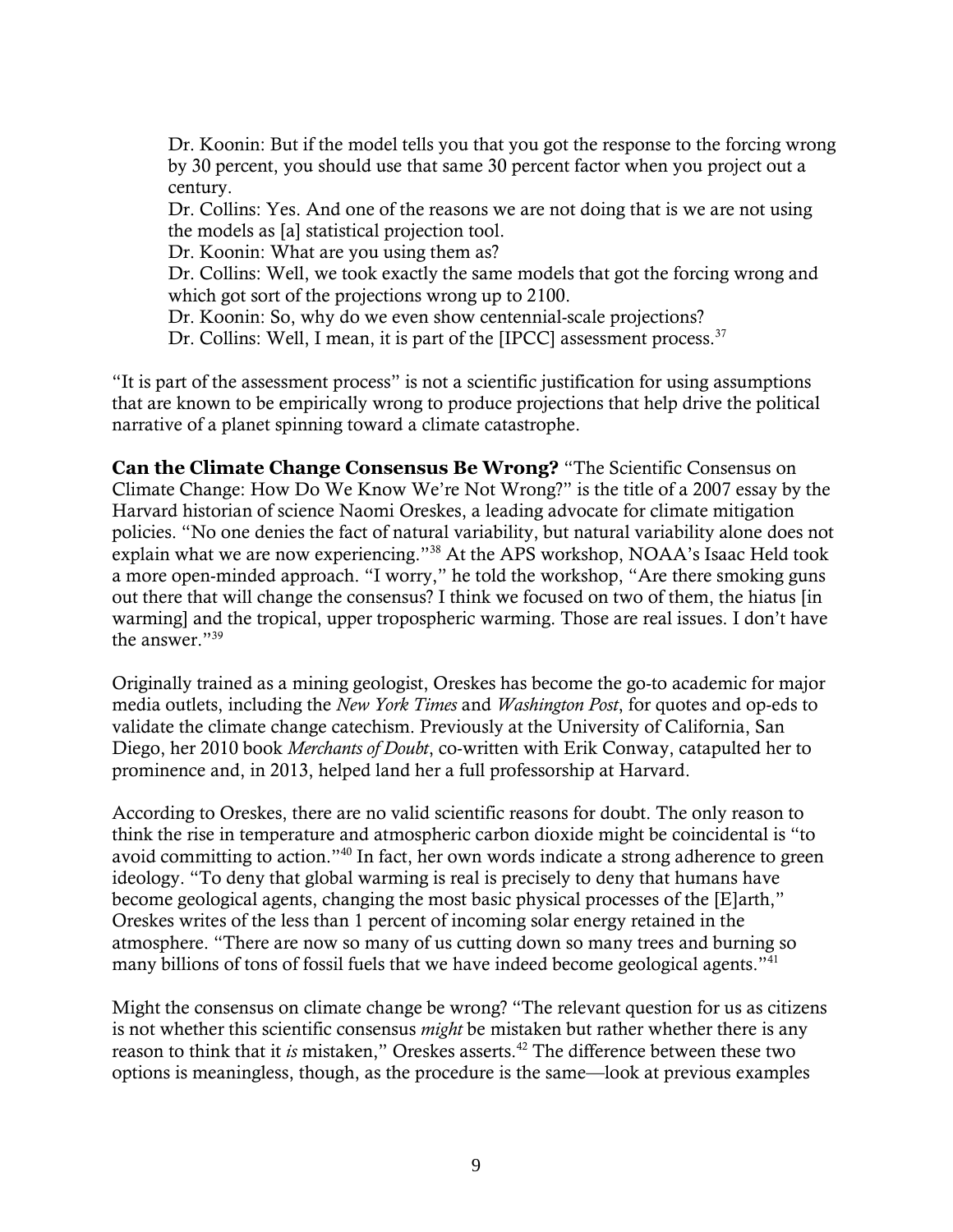where the scientific consensus supported environmental alarm and see whether that consensus was right or wrong.

When so much store is put on deciding science by consensus, it makes sense to look at analogous episodes in the past and determine whether the consensus was solid or fallible then. This is what Oreskes and Conway do in *Merchants of Doubt* and this author does in *Green Tyranny* (October 2017). Both books examine two prior episodes—the acid rain scare of the 1970s and 1980s and the nuclear winter scare of the 1980s, but come to diametrically opposite conclusions on the consensus fueling them.

Like global warming, the scientific basis of the acid rain scare had been supported by numerous national academies. Oreskes and Conway assert the science is still valid by resorting to the simple expedient of not reporting the findings of the 10-year, \$500 million National Acid Precipitation Assessment Program that demonstrated it is not.<sup>43</sup>

Oreskes's and Conway's performance on the nuclear winter scare is even worse. Sergei Tretyakov, a Russian spy who defected in 2000, revealed that the nuclear winter scare had been concocted by the KGB as part of a massive Soviet campaign to undercut the West's nuclear rearmament program in response to Soviet deployment of SS-20 missiles in Eastern Europe.<sup>44</sup> With a handful of exceptions, the scientists who aligned themselves with this effort would later be proponents of global warming. "The attack on nuclear winter was a dress rehearsal for bigger fights yet to come," according to Oreskes and Conway, along the way attacking the reputations of Reagan-era scientists who disputed the science of the nuclear winter.<sup>45</sup>

What Oreskes and Conway omit from their account is that the "merchant of doubt" who administered the scientific *coup de grâce* on the science of the nuclear winter was none other than Stephen Schneider, to whom the IPCC's Fifth Assessment Report was dedicated. Oreskes and Conway knew that Schneider was co-author of the 1986 article as they cite an editorial in which it is discussed.

**Climate Science and Falsifiability**. "The true standard of impartiality," wrote Lord Charnwood in his classic biography of Lincoln, "is that he should conceal no fact which, in his own mind, tells against his views."<sup>46</sup> As a historian, Oreskes does not provide an account of the past that meets Charnwood's standard. As a science scholar, she rejects the principle of falsification in favor of consilience, the notion developed by the Victorian intellectual, William Whewell. Consilience describes the "jumping together" of different pieces of evidence from independent sources that point to the same conclusion, some of which were not contemplated in the formation of the hypothesis. According to the biologist Stephen Jay Gould, Charles Darwin's theory of evolution as the coordinating principle behind the history of life is the most brilliant example of the power of consilience.<sup>47</sup>

In an essay commemorating the bicentenary of Darwin's birth, science writer Matt Ridley points out that 20<sup>th</sup> century DNA analysis has led to the "triumphant vindication" of Darwin's "inspired guesswork."<sup>48</sup> Until genetics, the idea that humans were closely related to chimpanzees was pure speculation. The study of genes could have falsified Darwin's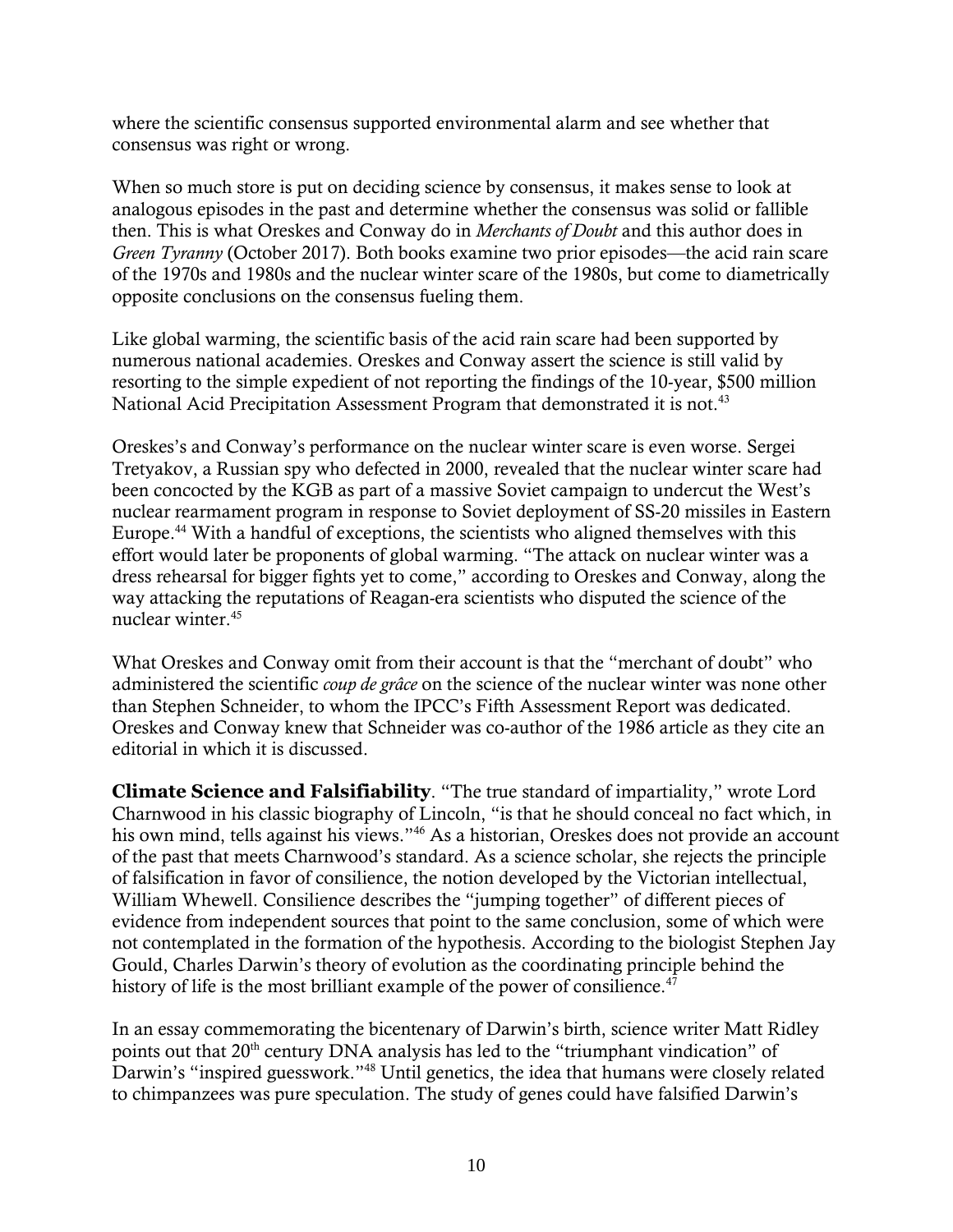theory of non-random natural selection among random mutations. Genetics could have found no branching tree pattern in genomes, showing that common ancestors share different gene sequences in the same proportion. But it did find such a pattern, and Darwinism passed a sharp falsification test. As for climate science, we can be sure that if theories of man-made catastrophic climate change had passed a test, we would have heard all about it.

There is another important difference. Darwin, who once trained to be an Anglican clergyman, did not start with a theory of evolution that he subsequently set out to prove. It was his unquenchable interest in the natural world, his extraordinary powers of observation, and the astonishing originality of his mind that led him to make sense of his observations and deduce a mechanism to explain them. That is not how climate science works. Many climate scientists do not simply observe climate phenomena and then deduce explanations for their observations. When it comes to the theory that adding more carbon dioxide to the atmosphere leads to global warming, they start out with a preconceived premise and then seek out evidence confirming the theory.<sup>49</sup>

For the same reason, climate scientists seek confirmatory evidence of global warming in shrinking ice caps, retreating glaciers and inferring past temperatures from tree rings. The risk of falling prey to confirmation bias accounts for the shoddy peer review of the "hockey stick" at the turn of the  $21<sup>st</sup>$  century, a reconstruction of past temperature based on tree ring samples that showed what climate scientists wanted to see. It took two Canadian independent researchers from outside the field, Steven McIntyre and Ross McKitrick, to expose the contrivance that generated the hockey stick, which told a story of a 900-year trend of declining Northern Hemisphere temperatures followed by an abrupt uptick at the beginning of the  $20<sup>th</sup>$  century. It was a prime example of the shortcomings of peer review.<sup>50</sup>

It requires robust statistical analysis to attribute temperature rises to human activities. It matters whether future temperature rises are likely to be a lot or a little, and for that climate scientists have recourse to general circulation models. Falsification of climate models, Oreskes concedes, is "a bit of a problem," because the accuracy of their forecasts will not be known for some time.<sup>51</sup> GCMs that do not reproduce the past are not rejected. Rather, Oreskes says, their parameters are revised.

Not everyone agrees with Oreskes. "Folks often say models are not falsifiable. They cannot make predictions which we can actually test," Ben Santer told the APS climate workshop. "That's not true."<sup>52</sup> An earlier generation of climate scientists had identified changes in the pattern of vertical warming. This would indicate the fingerprint of human-induced warming because the distinctive pattern of a warming troposphere (the lowest portion of the atmosphere to about 50,000 ft.) and cooling stratosphere over the tropics would not have been caused by internal climate variability and volcanic activity. Twenty-eight control model runs of the dominant modes of natural variability do not generate this pattern on long time scales, Santer told the workshop.<sup>53</sup>

John Christy revisited the troposphere warming above the tropics in his presentation to the workshop. "I am one of those people that builds climate data sets," he said.<sup>54</sup> Referring to the tropical tropospheric "hot spot," Christy told the group: "[I]f you want to look at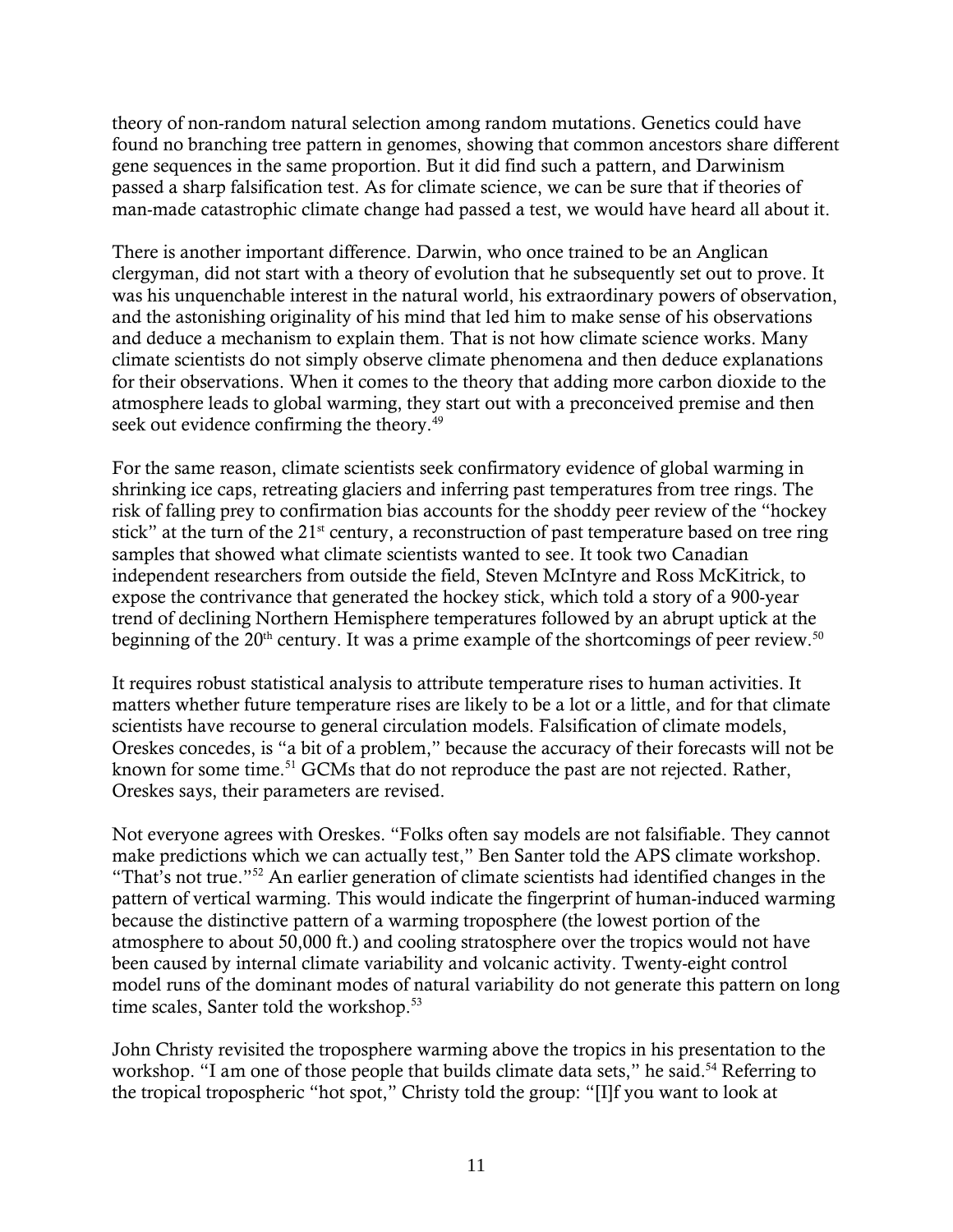something that has a greenhouse signature from model simulations, that would be the place to do it, because it has the biggest signal, the most [atmospheric] mass."<sup>55</sup> Comparing 102 model runs of the tropical mid-troposphere with data from weather balloons and satellites, in every case the computer runs are "much warmer" than the observations.<sup>56</sup>

The IPCC's solution in the Fifth Assessment Report was to say there was low confidence in the observations. Christy was unconvinced. "I don't think that's the case. I think we do have good information on observations and we have pretty good confidence."<sup>57</sup> Santer argued the problem was the forcings, especially those in respect of aerosols (very small airborne particles) and the effect of ozone depletion. "We know beyond a shadow of the doubt that we got some of the forcings wrong systematically."<sup>58</sup>

A lively exchange developed between Christy and Santer. Georgia Tech's Dr. Judith Curry, the third member of the critics' bench, had crossed swords with Santer on whether the IPCC's statement that more than half the observed warming was anthropogenic was more than expert judgment. In subsequent testimony to the House Science, Space, and Technology Committee, Curry explained:

Science is often *mis*characterized as the assembly and organization of data and as a collection of facts on which scientists agree. Science is *correctly* characterized as a process in which we keep exploring new ideas and changing our understanding of the world, to find new representations of the world that better explain what is observed. … Science is driven by uncertainty, disagreement, and ignorance—the best scientists cultivate doubt.<sup>59</sup> [Emphases in original]

Curry's approach to science stands firmly on the methods and philosophical standards of the scientific revolution—mankind's single greatest intellectual achievement.

Christy went on to argue for a red team appraisal of the whole climate modeling enterprise, something he had been suggesting for 15 years. This encountered stiff opposition from IPCC-supporting scientists, who argued that that had already happened and was unnecessary. The discussion became heated, and Santer lost it, lashing out at Christy:

I would say, John, that unlike you, who just presented these discrepancies and threw up his hands and said, oh, we don't understand these things, we have actually tried to understand these things, we have actually tried to understand why the differences exist and whether they are bona fide model response errors, whether they are forcing errors, whether they are internal variability errors.

So, I just don't think it's sufficient to just do the kind of analysis you have done, show discrepancies and say this proves that all models are wrong or are too sensitive to anthropogenic greenhouse gas concentrations. That is not helpful in advancing the state of the science. $60$ 

In effect, Santer was tacitly conceding that consensus climate science and the models on which it relies are not sufficiently advanced to meet a falsification test. While the world is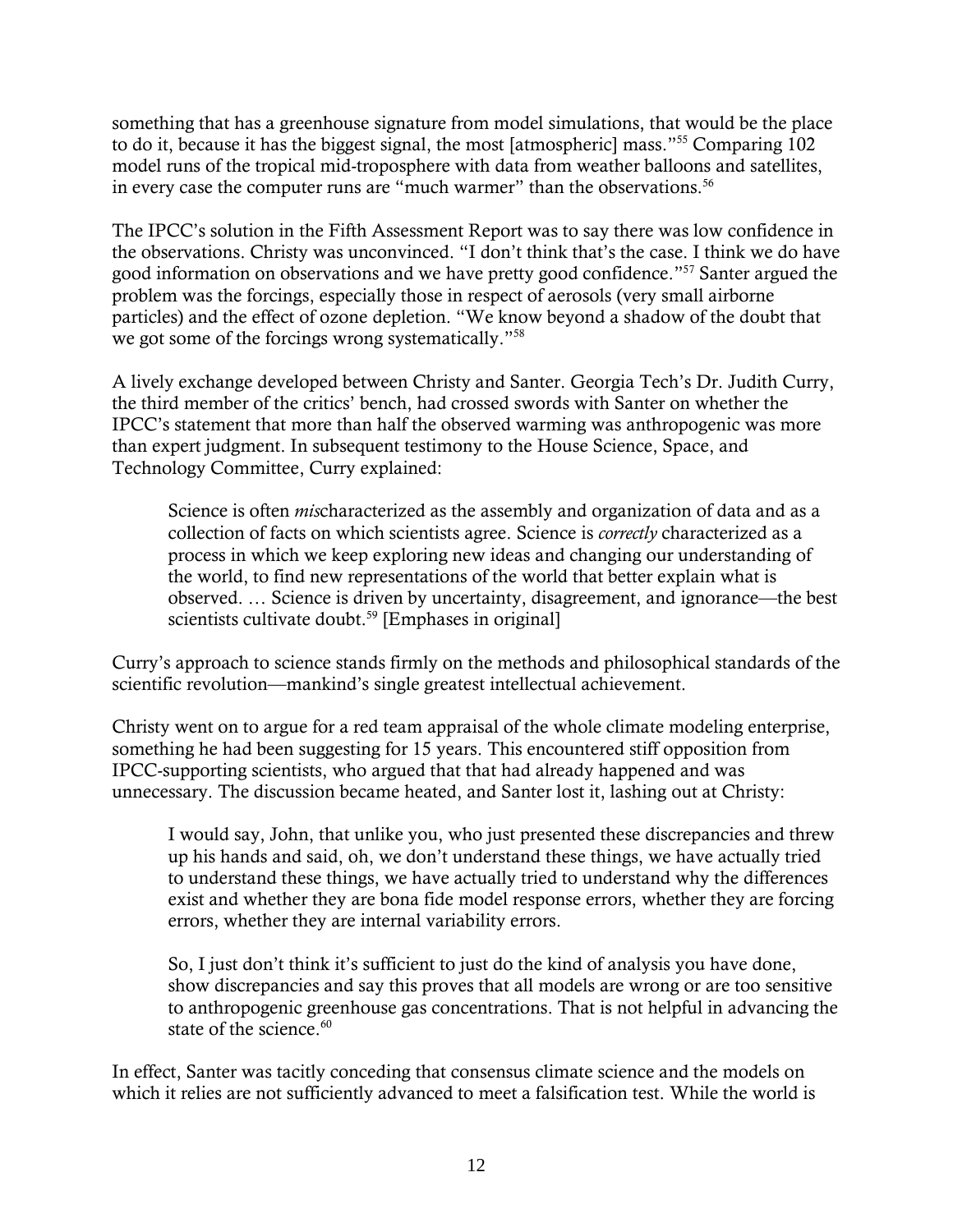asked to put its faith in climate model projections to justify the enormous costs of decarbonizing the world's economy, climate modeling remains a work in progress.

**John Christy's Congressional Testimony**. In 2017, Christy took his analysis of the model prediction of a tropical tropospherical hot spot to the House Science, Space, and Technology Committee. "To test this result we follow the traditional scientific method in which a claim (hypothesis) is made and then is tested against independent information to see if the claim can be sustained or whether it is falsified," Christy told the committee.<sup>61</sup> Comparing model trends with the actual 38-year trend, the models failed to represent real world observations by "a highly significant amount."<sup>62</sup>

The IPCC had these results in time for inclusion in chapter 10 of the IPCC Fifth Assessment Report. What to do with them? The inconvenient findings were relegated to an annex of supplementary material and fashioned into charts that are hard to understand, Christy told the committee.<sup>63</sup> They show model trends in which extra greenhouse gases are included lying completely outside the range of the observational trends, indicating that the GCMs, as hypotheses, failed a simple scientific-method test. It is hard to argue with Christy's conclusion: "That this information was not clearly and openly presented in the IPCC is evidence of a political process."<sup>64</sup> The IPCC then went on to increase its confidence in asserting that humans were causing the majority of climate change based on those very same models.

The finding that IPCC climate models perform better at matching observations without extra greenhouse gases is supported by a statistical analysis undertaken by Christy. Not only do its results falsify Oreskes's contention that those who argue that natural variability as a prime cause of temperature change are motivated solely by ideology, it also undermines the scientific basis of the Environmental Protection Agency's 2009 endangerment finding against carbon dioxide and five other greenhouse gases, which provides the EPA with the legal basis for regulating them.

In the endangerment finding, the Obama EPA had asserted that natural factors could not explain the observed warming. Christy's statistical analysis shows that they do explain 75 to 90 percent of the warming since 1979. Unlike the GCMs cooked up with extra greenhouse gas warming, trends produced by the statistical model are not statistically different from observational data. By contrast, climate models, on average, fail to reproduce the global average bulk temperature trend.<sup>65</sup> In a straight pass/fail empirical test, natural variability passes and consensus climate science fails.

**Politicized Science vs. Red/Blue Team Appraisals**. The APS workshop provides the strongest corrective to date to the politicized IPCC process. It revealed the IPCC's unscientific practice of using different assumptions for projecting future temperature increases from those used to get models to reproduce past temperature. One need not be a climate expert to see that something is seriously amiss with the near certainties promulgated by the IPCC. "I have got to say," Koonin remarked to climate modeler William Collins, "that this business is even more uncertain than I thought, uncertainties in the forcing,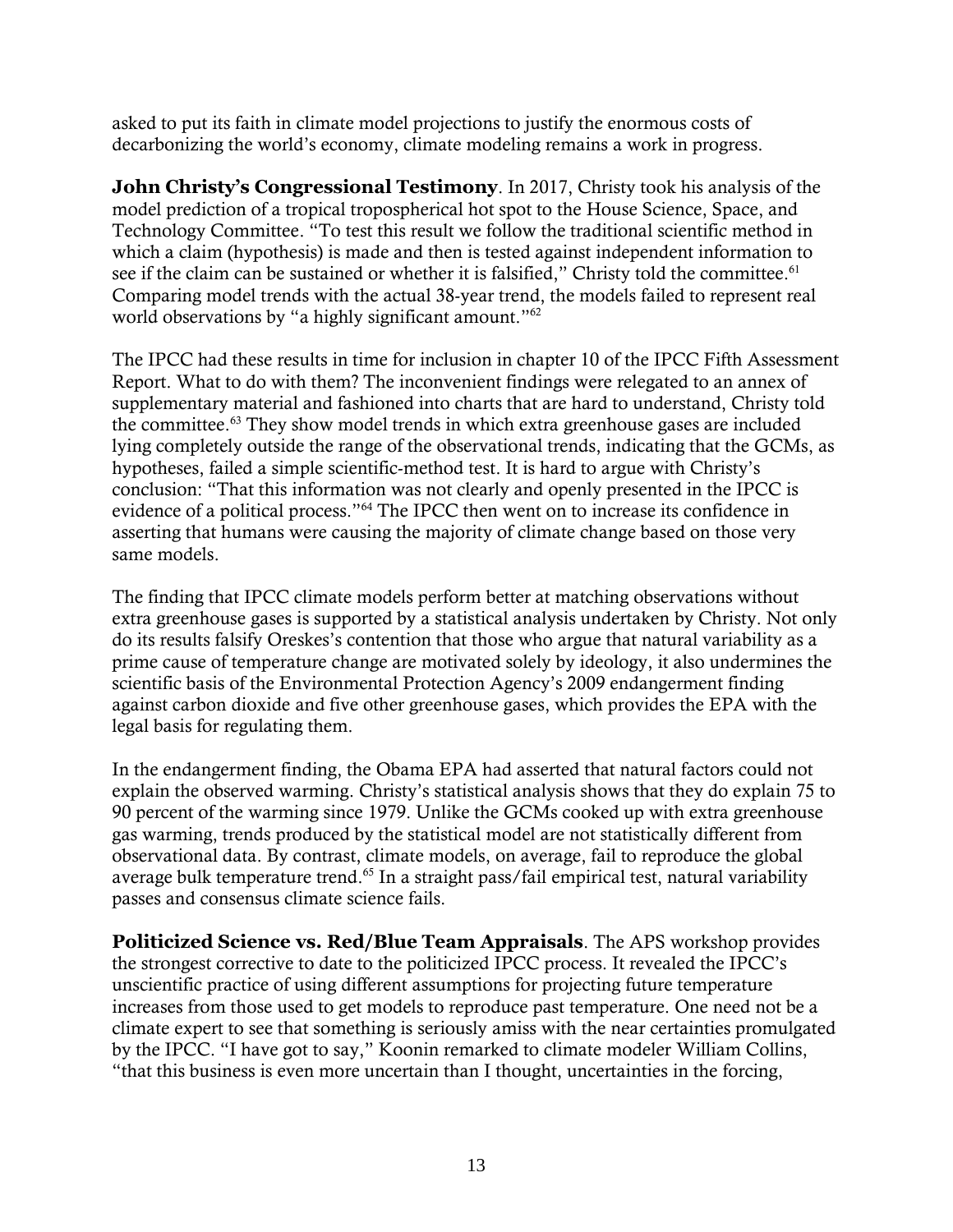uncertainties in the modelling, uncertainties in historical data. Boy, this is a tough business to navigate."<sup>66</sup>

Koonin came away championing Christy's idea of a red/blue team appraisal, a term drawn from war-gaming assessments performed by the military rather than from politics, which EPA Administrator Scott Pruitt has since adopted.

A revealing indicator of its potential value is the response to it. A June 2017 *Washington Post* op-ed, condemned calls for red/blue team appraisals as "dangerous attempts to elevate the status of minority opinions."<sup>67</sup> Two of the three authors we have already met—Santer and Oreskes. Ben Santer's public positions are contradicted by the more private ones he took at the APS workshop. In a 2017 scientific paper, he attacked Scott Pruitt for claiming that satellite data had shown a leveling off of warming, "which some scientists refer to as the 'hiatus.'"<sup>68</sup> One of those very scientists was Santer during the APS workshop ("So, using this method we remove ENSO [El Niño-Southern Oscillation] effects and the hiatus is still there.").<sup>69</sup>

Like Santer, Oreskes's case against a red/blue assessment is also contradicted by her own arguments. Consilience is not so different from what happens in a legal case, Oreskes wrote in her 2007 paper on the rightness of the climate consensus. A prosecutor presents evidence that holds a consistent story. The defense need only show only that some element of the story is at odds with another. "In other words, scientists are more like lawyers than they might like to admit"—only in the case of climate science, Oreskes now argues the accused is not permitted a defense attorney. Even the medieval Catholic Church had a devil's advocate to test the case for canonization.

Peer review of scientific papers is the best system we have, having served science well for several centuries, write Santer, Oreskes, and Kerry Emanuel, the op-ed's third author. In her 2007 essay, Oreskes goes so far as to define science as the consensus of scientific experts derived from what she thinks is "the basic test for what it takes to be counted as scientific namely, being published in a peer-reviewed journal"—a feature of all academic fields, scientific and non-scientific alike, and a reversion to the kind of appeals to authority that characterize pre-modern science.<sup>70</sup>

Peer review and publication in academic journals are inevitably biased toward supporting the dominant paradigm of the day. In his 2008 paper on climate science, MIT's Lindzen notes that disagreement with conclusions of the IPCC is a common basis for rejecting papers, "as long as the disagreement suggests reduced alarm."<sup>71</sup> Concern about peer review and the academics' output predates the rise of global warming and is spread wider than the natural sciences. As the Nobel Prize-winning economist James Buchanan once noted: "Academic programs almost everywhere are controlled by rent-recipients who simply try to ape the mainstream work of their peers in the discipline."<sup>72</sup>

The nuclear winter scare, which turned out to be scientifically worthless, was based on two papers in *Science*, the peer-reviewed journal of the American Association for the Advancement of Science.<sup>73</sup> Having seen through the bogus peer-reviewed science of nuclear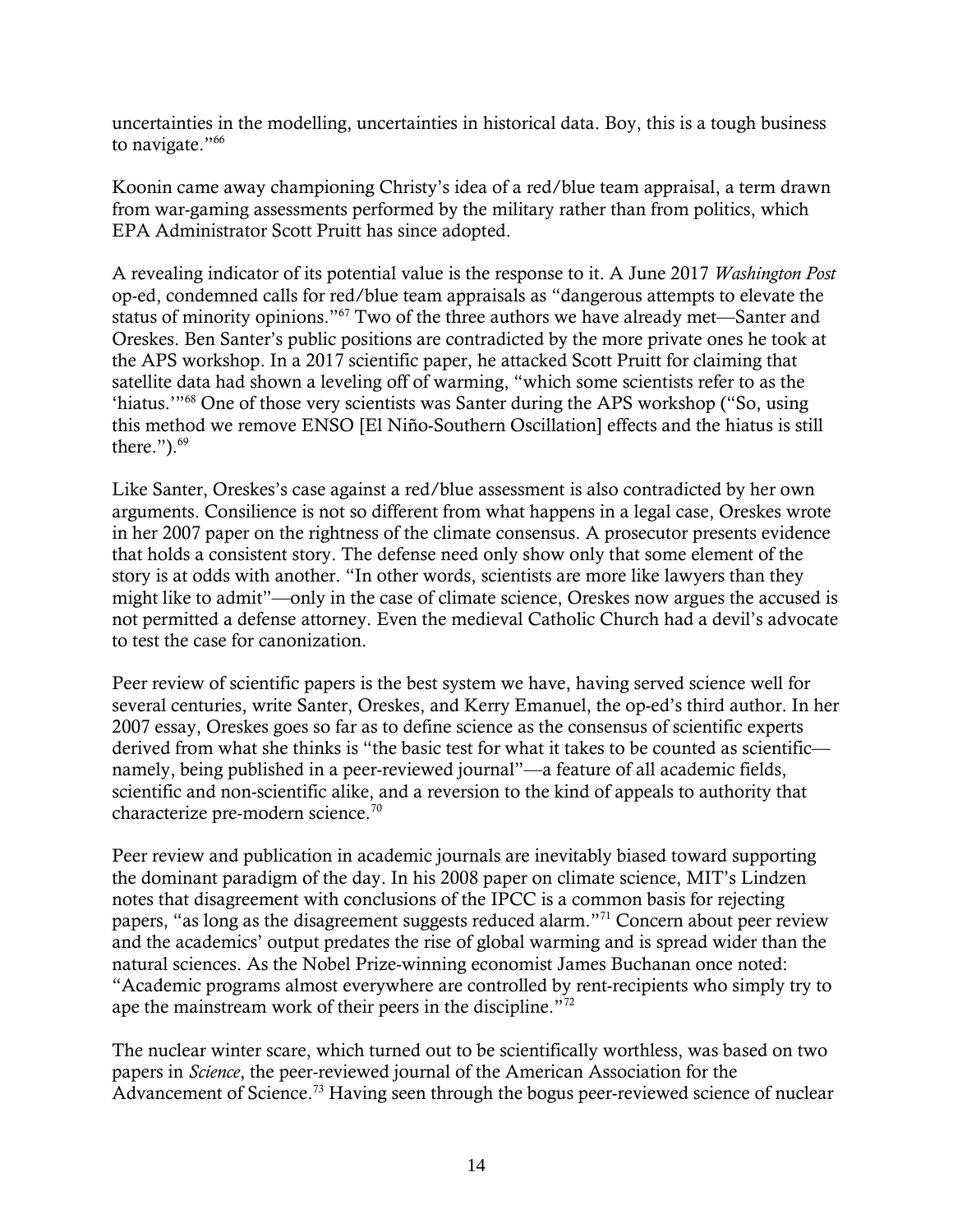winter, Emanuel should have known better than to put his name to an article extolling the peerless virtue of peer review.

After the APS workshop, it is understandable that Santer and other scientists supporting the consensus want to avoid a similar ordeal. It gave the IPCC's dirty linen a needed airing by revealing the shortcuts, the uncertainties, and dial-turning used to get politically acceptable results.

John Christy's congressional testimony showed how the IPCC buries inconvenient data that contradict the IPCC's carefully crafted key messages in its Summary for Policy Makers. Even that is a misnomer. Scientists prepare a draft, which is then redrafted in a conclave of representatives from the member governments, mostly officials from environment departments trying to get their ministers' views reflected in the final document. As Lord Turnbull, formerly the United Kingdom's top civil servant and a permanent secretary of the Department of the Environment, explained to the House of Lords: "In short, it is a summary *by* policymakers not *for* policymakers." [Emphasis added]<sup>74</sup>

Might global warming turn out to be as wrong as the acid rain and nuclear winter scares? All three were originally weaponized for political purposes, the nuclear winter by the KGB in the 1980s to advance the Soviet Union's geostrategic interests and acid rain and global warming by Sweden in the 1970s. As I relate in my book, *Green Tyranny*, Sweden's Social Democrats had an ambitious civil nuclear power program and sought to bolster the case for it by launching a war against coal. Acid rain and then global warming were deployed in that war.

Due above all to Swedish efforts, for global warming, a formalized structure was conceived and established at the outset in order to manufacture the scientific consensus required to propel policy action.<sup>75</sup> Before he became the IPCC's first chair, Bert Bolin worked closely with two Swedish prime ministers and featured prominently in the acid rain scare. More than anyone else, Bolin brought the IPCC into being, writing later that he envisaged it as "an organ that provided an international meeting place for *scientists and politicians* to take responsibility for assessing the available knowledge concerning global climate change and its possible socio-economic implications."<sup>76</sup> [Emphasis in original] Records from secretive meetings at Villach in Austria and Bellagio in Italy that preceded its formal creation show how the IPCC had a political purpose hard-wired into its DNA at its conception.<sup>77</sup>

**Conclusion: Climate Policy's Democratic Deficit**. Open debate is as crucial in science as it is in a democracy. It would be contrary to democratic principles to dispense with debate and rely on the consensus of experts. The latter mode of inquiry inevitably produces prepackaged answers. But, as we have seen, relying on "consensus" buttresses erroneous science rather than allow it to be falsified. The scientific consensus on acid rain turned out to be wrong and that on nuclear winter dangerously so. Had the Reagan administration followed the policy prescription of the scientists who were pushing it and backed away from the West's nuclear arms build-up, the Soviet Union may have prevailed militarily during the Cold War by succeeding in its strategic aim of splitting the Atlantic Alliance.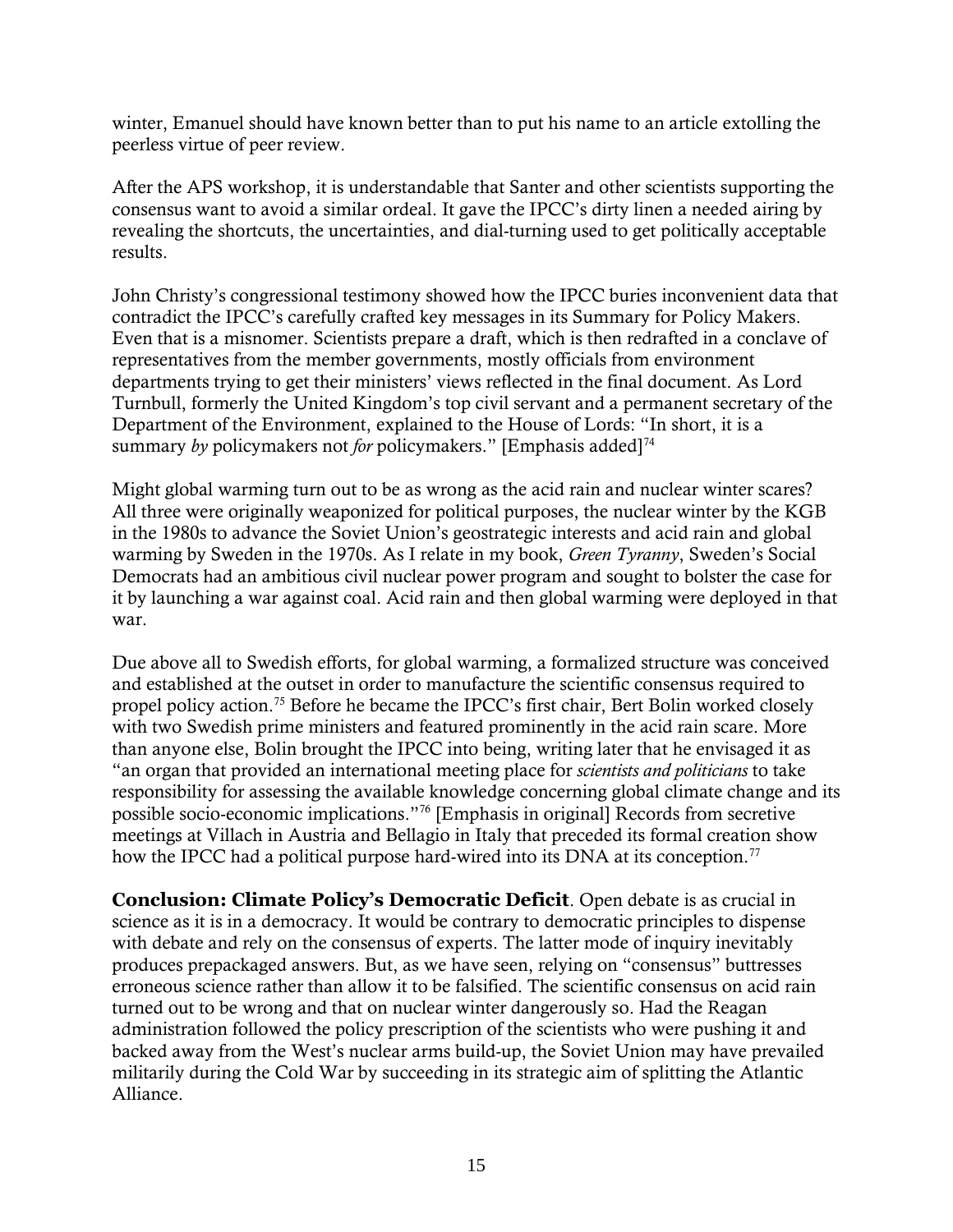The IPCC is the institutional embodiment of the third scientific consensus. It was created to persuade, not provide objectivity and air disagreement. By contrast, the APS workshop gave both sides an impartial forum in which they could ask questions and probe the other side's case. In doing so, it did more to expose the uncertainty, disagreement, and ignorance—to borrow Judith Curry's words—around climate science than thousands of pages of IPCC assessment reports.

EPA Administrator Scott Pruitt's proposal for red/blue team assessment is a logical progression from the workshop. The hostile reaction it elicited from leading consensus advocates strongly suggests that they fear debate. Climate scientists whose mission is to advance scientific understanding have nothing to fear and much to gain. Those who seek to use climate science as a policy battering ram have good reason to feel uncomfortable at the prospect. The biggest winner from a red/blue team assessment will be the public. If people are to buy into policies that will drastically alter their way of life, they should be fully informed of the consequences and justifications. To do otherwise would represent a subversion of democracy.

## **Notes**

 $\overline{a}$ 

<sup>2</sup> American Physical Society, "Climate Change Statement Review Workshop—Transcript of Proceedings," January 8, 2014, p. 32, http://www.aps.org/policy/statements/upload/climate-seminar-transcript.pdf.

7 Justin Gillis, "Antarctic Dispatches—Part 1, *New York Times*, May 18, 2017,

<sup>1</sup> Kendra Pierre-Louis, "These conservatives want to convince you that climate change is real," *Popular Science*, May 1, 2017, http://www.popsci.com/conservative-climate-change.

<sup>3</sup> Ibid., pp. 35-36.

<sup>4</sup> "Real Time with Bill Maher," HBO, August 4, 2017, https://youtu.be/xHuK-VxBW3k.

<sup>5</sup> Ibid.

<sup>6</sup> Avi Selk, "Another climate-change nightmare: 91 new volcanoes beneath Antarctica's ice," *Washington Post*, August 15, 2017, https://www.washingtonpost.com/news/speaking-of-science/wp/2017/08/15/anotherclimate-change-nightmare-dozens-of-volcanoes-beneath-antarcticas-thinning-ice/?utm\_term=.6e24749b0d27

https://www.nytimes.com/interactive/2017/climate/antarctica-virtual-reality.html?mcubz=1.

<sup>8</sup> Justin Gillis, "Antarctic Dispatches—Part 3, *New York Times*, May 18, 2017.

<sup>&</sup>lt;sup>9</sup> Ibid.

 $10$  Ibid.

<sup>&</sup>lt;sup>11</sup> Dustin Schroeder, Donald Blankenship, Duncan Young, and Enrica Quartini, "Evidence for elevated and spatially variable geothermal flux beneath the West Antarctic Ice Sheet," *PNAS*, Vol. 111, No.25 (June 24, 2014), http://www.pnas.org/content/111/25/9070.full.pdf. For those awaiting impending inundation from the blowtorch under the West Antarctic Ice Sheet, University of Texas researchers estimated geothermal fluxes under the Thwaites glacier of 0.1-0.2 watts per square meter, that is between one five hundredth and one thousandth of the energy that produces interglacials.

<sup>12</sup> Justin Gillis, "Antarctic Dispatches—Part 2, *New York Times*, May 18, 2017.

 $13$  Selk.

<sup>&</sup>lt;sup>14</sup> Ivan Haigh, Thomas Wahl, Eelco Rohling, René Price, Charitha Pattiaratchi, Francisco Calafat, and Sönke Dangendorf, "Timescale for detecting a significant acceleration in sea level rise," *Nature Communications* (April 14, 2014).

<sup>15</sup> Ivan Haigh, Thomas Wahl, Eelco Rohling, René Price, Charitha Pattiaratchi, Francisco Calafat, and Sönke Dangendorf, "Timescales for detecting a significant acceleration in sea level rise," *Nature Communications* (April 14, 2014), p. 2, https://www.nature.com/articles/ncomms4635.

<sup>&</sup>lt;sup>16</sup> National Aeronautics and Space Administration, "The Earth's Energy Budget Poster" (2016), https://science-edu.larc.nasa.gov/energy\_budget/.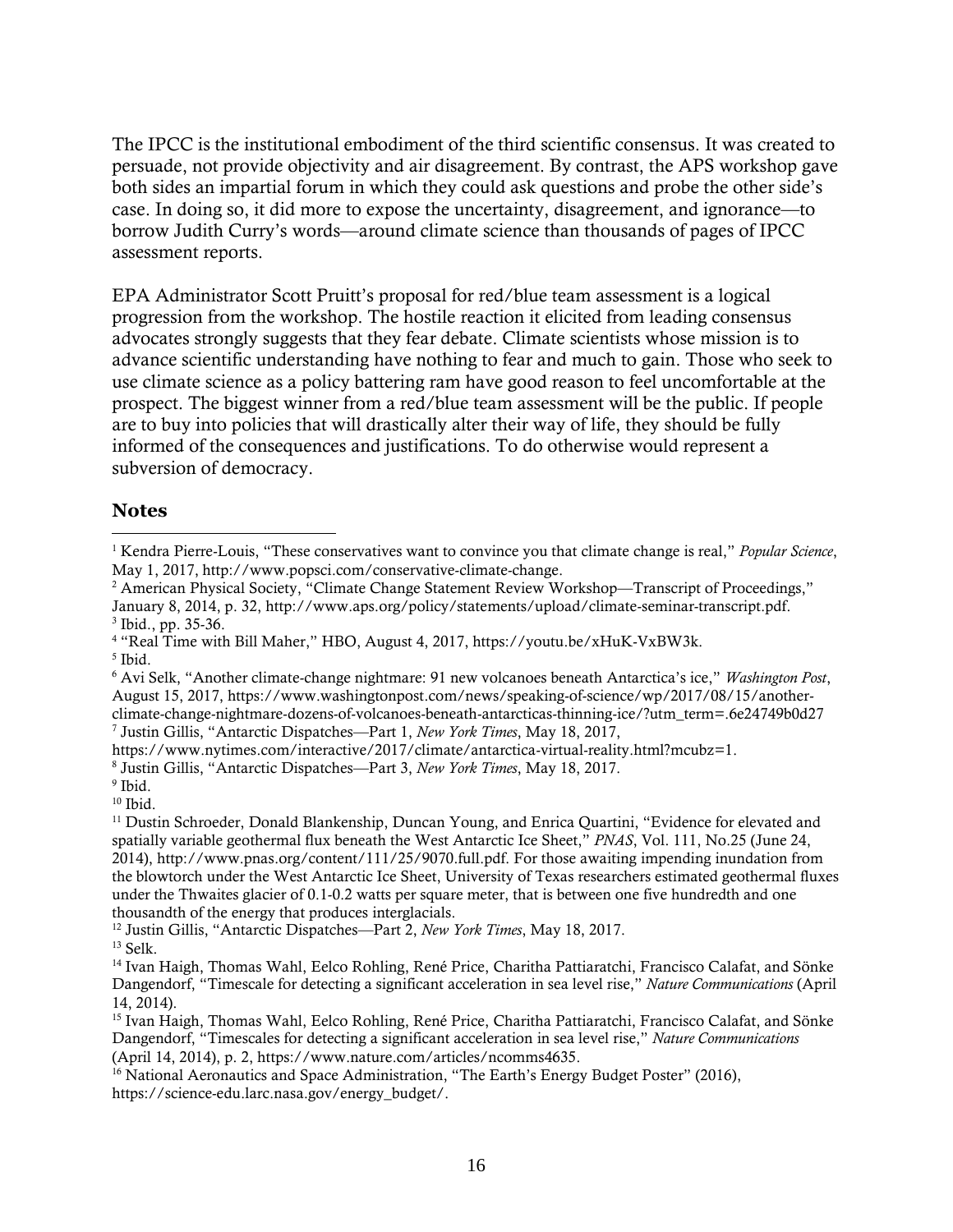$\overline{a}$ 

<sup>22</sup> Ibid., pp. 316-318.

https://www.foreignaffairs.com/articles/2017-03-21/problem-climate-catastrophizing.

<sup>26</sup> Ibid., pp. 491-492.

<sup>27</sup> Ibid., p. 54.

- <sup>28</sup> Ibid., p. 466.
- <sup>29</sup> Ibid., pp. 88-89.
- <sup>30</sup> Ibid., p. 488.

<sup>31</sup> Richard S. Lindzen, *Climate Science: Is it currently designed to answer questions?* Paper prepared for a meeting sponsored by Euresis (*Associazone per la promozione e la diffusione della cultura e del lavoro scientifico*) and the Templeton Foundation, November 29, 2008, revised September 21, 2012, p. 1,

https://arxiv.org/ftp/arxiv/papers/0809/0809.3762.pdf.

 $32$  Ibid.

<sup>33</sup> Ibid., p. 21.

<sup>34</sup> American Physical Society, p. 334.

<sup>35</sup> Ibid., p. 253.

<sup>36</sup> Ibid., p. 259.

<sup>37</sup> Ibid., pp. 269-270.

<sup>38</sup> Naomi Oreskes, "The Scientific Consensus on Climate Change: How Do We Know We're Not Wrong?" (2007), p.73,

https://www.lpl.arizona.edu/sites/default/files/resources/globalwarming/oreskes-chapter-4.pdf.

<sup>39</sup> American Physical Society, "Climate Change Statement Review Workshop – Transcript of Proceedings," January 8, 2014, p.487

 $40$  Oreskes, p. 73.

<sup>41</sup> Ibid., p. 93.

<sup>42</sup> Ibid., p.80

<sup>43</sup> Pete Earley, Comrade J: The Untold Secrets of Russia Master Spy in America after the End of the Cold War (New York: G.P. Putnam's Sons, 2007.

<sup>44</sup> Ibid., p. 114

<sup>45</sup> Naomi Oreskes and Erik M. Conway, *Merchants of Doubt* (New York: Bloomsbury Press, 2011), p. 65.

<sup>46</sup> Lord Charnwood, *Abraham Lincoln: A Biography* (New York: Henry Holt and Company, 1917), p. 8.

<sup>47</sup> Stephen Jay Gould, *The Hedgehog, the Fox and the Magister's Pox* (New York: Harmony Book, 2003), p. 211.

<sup>48</sup> Matt Ridley, "Modern Darwins," *National Geographic*, February 2009,

http://ngm.nationalgeographic.com/2009/02/darwin-legacy/ridley-text.

<sup>49</sup> Darwall, *The Age of Global Warming*, p. 113.

<sup>50</sup> Ibid., pp. 200-224.

<sup>51</sup> Oreskes, p. 85.

<sup>52</sup> American Physical Society, pp. 178-179. Santer's claim that the hot spot is unique to man-made warming is incorrect. Rather, it is due to condensation in rising air and the resulting latent heat release (the moist adiabatic lapse rate). The concept of the hot spot is relative—the troposphere warming faster than surface warming. This suggests that the surface temperature record in the tropics overstates any actual warming there. It also implies that the general circulation models used by Santer in his analysis are faulty in not producing a hot spot with non-anthropogenic warming.

<sup>53</sup> Ibid., p. 203.

<sup>54</sup> Ibid., p. 330.

<sup>&</sup>lt;sup>17</sup> Gunnar Myhre, Drew D. Shindell et al, "Anthropogenic and Natural Radiative Forcing. In: Climate Change 2013: The Physical Science Basis." Contribution of Working Group I to the Fifth Assessment Report of the Intergovernmental Panel on Climate Change, p. 676,

https://www.ipcc.ch/pdf/assessment-report/ar5/wg1/WG1AR5\_Chapter08\_FINAL.pdf.

<sup>18</sup> Rupert Darwall, *The Age of Global Warming: A History* (London: Quartet Books, 2013), pp. 27-28.

<sup>&</sup>lt;sup>19</sup> American Physical Society, p. 172.

<sup>20</sup> Ibid., p. 317.

<sup>21</sup> Ibid., p. 316.

<sup>23</sup> Oren Cass, "The Problem with Climate Catastrophizing," *Foreign Affairs*, March 21, 2017,

<sup>&</sup>lt;sup>24</sup> American Physical Society, p. 329.

<sup>&</sup>lt;sup>25</sup> Ibid., pp. 561-562.